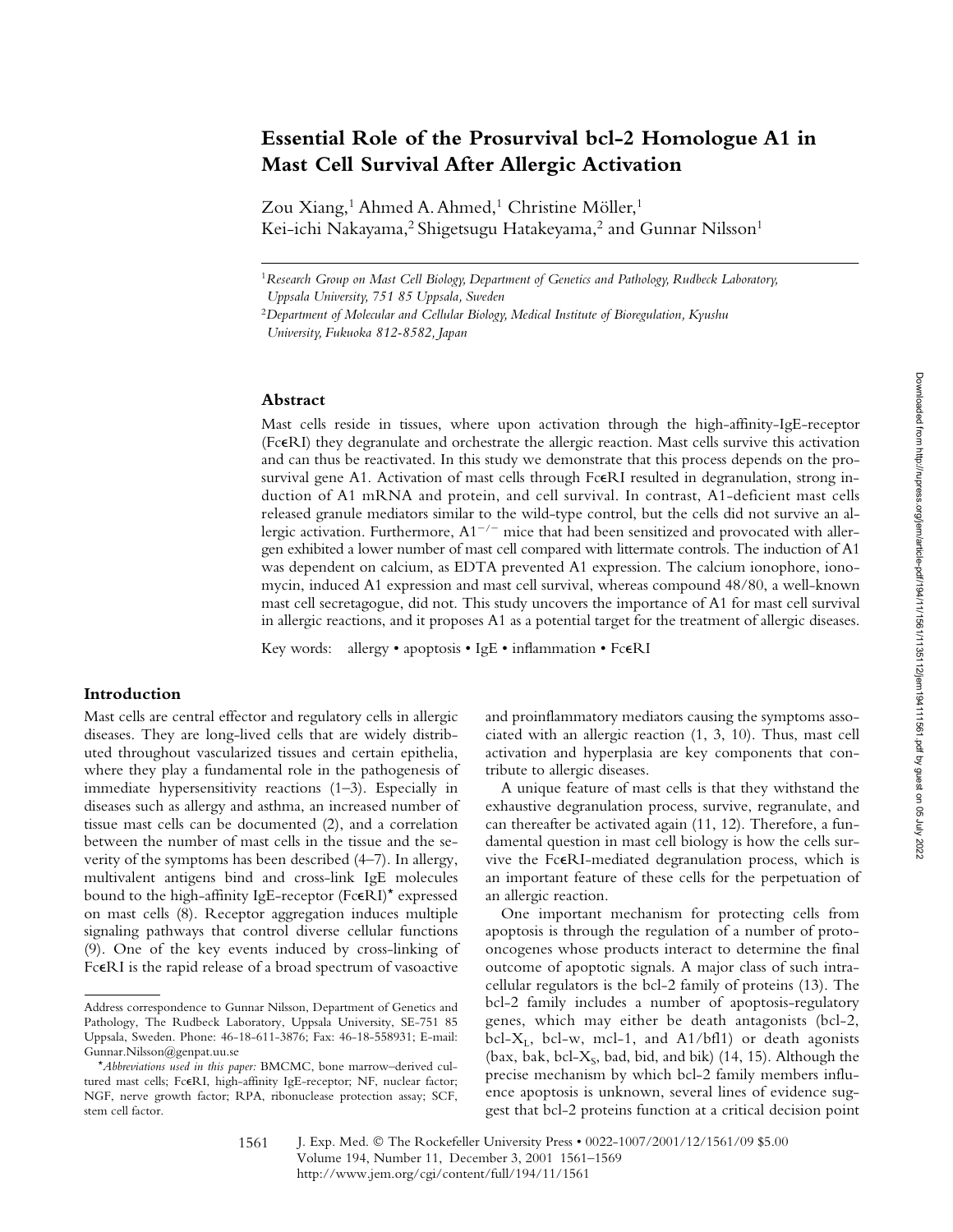immediate upstream of an irreversible commitment to cell death (16).

The role of survival/apoptosis-regulatory genes in mast cell activation has not been fully defined. There are some reports on the expression and regulation of bcl-2 in mast cells (17–20). Despite the wide-ranging ability of bcl-2 to promote cell survival, it is clear that in a number of circumstances bcl-2 is not responsible for protecting cells from apoptosis (21, 22). Therefore, it is possible that other members of the bcl-2 family may provide protective effects in some specific biological processes.

One of the pro-survival bcl-2 homologues is A1, which was originally identified from mouse bone marrow culture induced with GM-CSF (23). A1 was described as an earlyresponse gene, expressed in multiple tissues such as thymus, spleen, and bone marrow, and also expressed in a number of hemotopoietic cell lineages including T- and B lymphocytes, macrophages, neutrophils, and endothelial cells (23– 26). A1 is the only bcl-2 family member that is inducible by inflammatory cytokines such as  $TNF-\alpha$  and IL-1 $\beta$ , which suggests a possible role for A1 in inflammatory responses (27). The present study addresses the question of a possible role for bcl-2 family genes in the regulation of mast cell survival after activation by FcERI cross-linking. Our results demonstrate a critical role for A1 in mast cell survival upon allergic activation.

#### **Materials and Methods**

*Mast Cell Culture.* Bone marrow–derived cultured mouse mast cells (BMCMCs) were obtained by culturing mouse bone marrow cells from C57BL/6 and BALB/c (Bommice). BM-CMCs were also obtained from mice lacking A1-a (C57BL/6 genetic background) (28), one of the A1 subtypes (29). Bone marrow cells were cultured in 10% WEHI-3 enriched conditioned RPMI 1640, supplemented with 10% heat-inactivated fetal bovine serum, 4 mM L-glutamine, 50  $\mu$ M 2-mercaptoethanol, 1 mM sodium pyruvate, 0.1 mM non-essential amino acids, 10 mM Hepes, and 100  $\mu$ g/ml penicillin/streptomycin (Sigma-Aldrich). Mast cell development was confirmed by toluidine blue staining and the expression of Kit on the cell surface. The growth factor–dependent mouse mast cell lines MCP5/L (30) (obtained from Dr. D.D. Metcalfe, National Institutes of Health, Bethesda, MD) and MC/9 (American Type Culture Collection) were maintained in the same medium as described above. The growth-factor independent cell line C57 (31, 32) (obtained from Dr. S.J. Galli, Stanford University, Stanford, CA) were maintained in RPMI medium supplemented with 10% FCS and 50 M 2-mercaptoethanol.

*Cell Survival Assay.* For cell viability assays, the cell suspension was mixed with the vital dye, trypan blue, and the number of live cells was enumerated. Cell apoptosis was measured by Cell Death Detection ELISA (Boehringer), quantitatively detecting the mono- and oligo-nucleosomes released into culture supernatant.

Mast Cell Activation. For FceRI-dependent activation, mast cells were sensitized using a monoclonal murine IgE anti-TNP antibody (IgEl-b4; American Type Culture Collection; used as 15% hybridoma supernatant) for 90 min. After two washings, the cells were subjected to challenge with  $1 \mu g/ml$  TNP-BSA (coupling ratio: 4.8, provided by Dr. Birgitta Heyman, Uppsala University) for time periods as indicated. For cell viability and  $\beta$ -hexosaminidase release assays, both the antibody sensitization and the antigen challenge were performed in RPMI supplemented with  $0.5\%$  BSA at  $37^{\circ}$ C. For gene regulation studies, all the incubations were carried out in RPMI supplemented with 5% FCS or as indicated in the text. To determine the effects of ionomycin or compound 48/80 (Sigma-Aldrich) on A1 regulation, cells were resuspended in medium containing ionomycin or compound 48/ 80 and incubated for 6 h at 37 $^{\circ}$ C. For detection of  $\beta$ -hexosaminidase, an enzymatic colorimetric assay was used as described (33). In brief, supernatant or cell lysate was mixed with an identical volume of substrate solution (7.5 mM p-nitrophenyl N-acetyl-β-D-glucosaminide (Sigma-Aldrich) in 80 mM citric acid, pH 4.5) and incubated at  $37^{\circ}$ C for 2 h. The reaction was stopped by the addition of glycine (0.2 M, pH 10.7) into each well and the absorbance was measured. For inhibition studies, cells were cross-linked in medium containing EDTA (1 mM), wortmannin (100 nM), dexamethasone (1  $\mu$ M), or cycloheximide (10  $\mu$ g/ml; Sigma-Aldrich). EDTA was added at the same time as the addition of IgE. Dexamethasone was added 14 to 16 h before IgE sensitization. The other inhibitors were added at the same time as FcERI aggregation. In some experiments, mast cells were treated with cytokines which include  $rmTNF-\alpha$  (10 ng/ml), rm GM-CSF (10 ng/ml), rm stem cell factor (SCF; 100 ng/ml), rmIL-4 (10 ng/ml; PeproTech), and mouse nerve growth factor (NGF; 100 ng/ml; Promega), for 1, 3, 6, and 18 h.

*Ribonuclease Protection Assay.* Total cellular RNA was isolated using the TriPure isolation reagent (Boehringer). Ribonuclease protection assay (RPA) was performed using the mAPO-2 multiprobe set from the RiboQuant System (BD PharMingen) following the supplier's recommended protocol. Quantification of mRNA expression was determined using a PhosphorImaging device, and levels of each gene transcript were quantified by MacBas V2.2 (Fuji Photo Film Co. Ltd.).

*Western Blot.* BMCMCs were activated in complete medium through Fc $\epsilon$ RI cross-linking and cells were harvested at 6, 12, 18, 30, 48, and 72 h postactivation, washed once in PBS, and lysed in hot  $2 \times$  SDS gel sample buffer (20 mM dithiothreitol, 6% SDS, 0.25 M Tris, pH 6.8, 10% glycerol, and bromophenyl blue). The protein concentration in the samples was measured using a Bradford assay (Bio-Rad Laboratories) and 50  $\mu$ g of protein was resolved on SDS-10% polyacrylamide gels. Protein was then electroblotted to nitrocellulose membrane. Equal protein loading was confirmed by Ponceau S (Sigma-Aldrich) staining of the gel after transfer. A1 protein was detected using a rat monoclonal antiserum against murine A1 (R&D Systems) and bcl- $X_L$  was detected using a rabbit anti-bcl-X<sub>L</sub> (Santa Cruz Biotechnology, Inc.), followed by a horseradish peroxidase–conjugated sheep anti–rat or goat anti–rabbit antibody (Amersham Pharmacia Biotech) at a 1:2,000 dilution. Western blots were then visualized by chemoluminescence using enhanced chemoluminescence (ECL).

*Immunization and Histochemical Staining.* Female A1-a knockout and littermate control mice (three mice/group) between 8 and 12 wk of age, which were maintained on OVA-free diet, were used. Immunization was conducted weekly for 4 wk by injections of 20  $\mu$ g intraperitoneally chicken OVA (grade V; Sigma-Aldrich) adsorbed to 1 mg alum in 0.2 ml PBS. 2 d after the last exposure the mice were provocated with an identical dose of OVA plus alum intraperitoneally. 2 d later skin samples were collected from the footpad.

Skin biopsies from the footpad were fixed in 4% paraformaldehyde overnight and embedded in paraffin blocks. Skin sections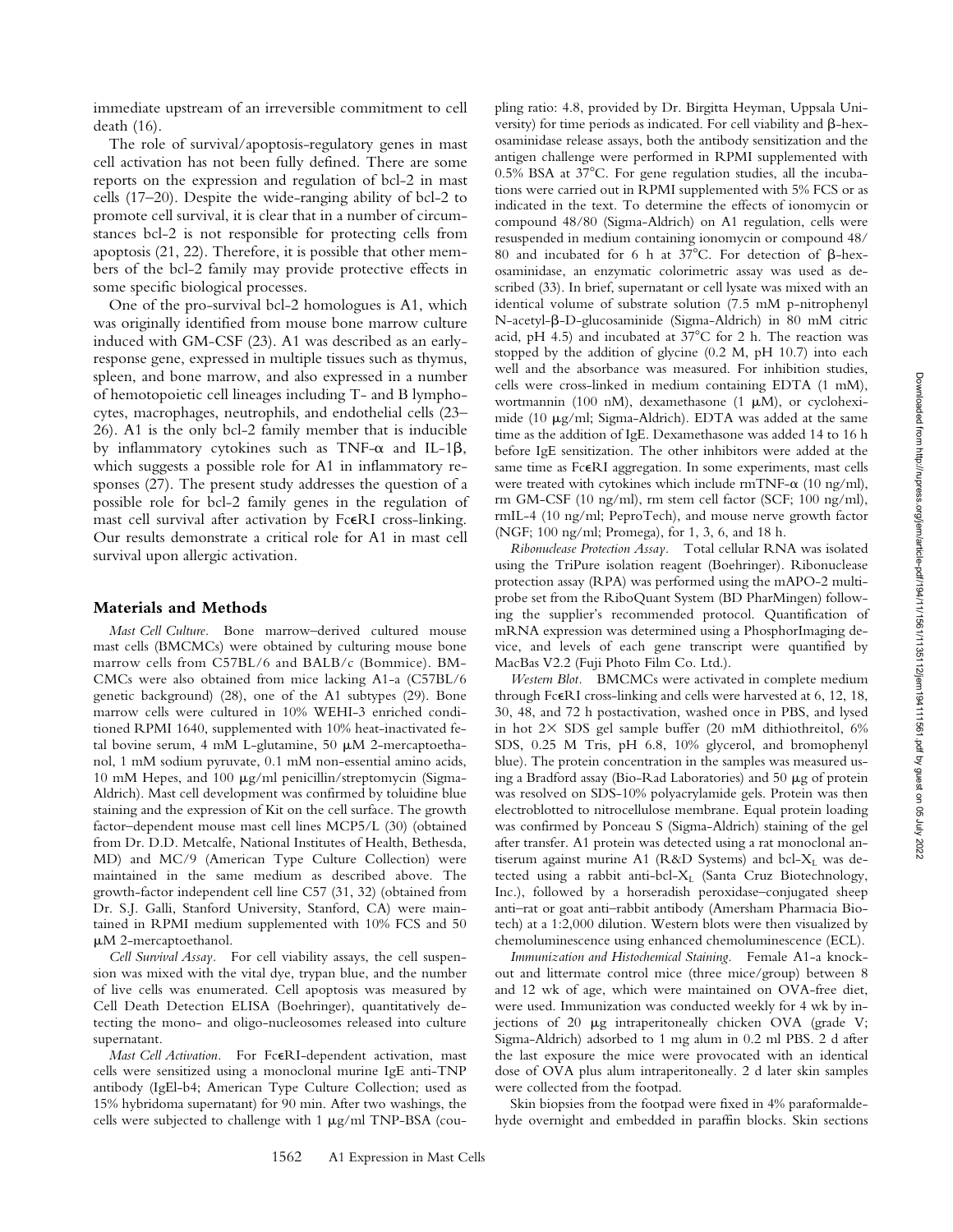were cut  $(5 \mu m)$  and mounted on Superfrost® Plus slides. After deparaffinization steps the sections were stained with toluidine blue for 10 min. Mast cell number was assessed in three skin sections for each animal. Quantification was performed in coded slides in three randomly selected areas of each section.

*Statistics.* Statistics were calculated using an analysis of variance (ANOVA), followed by multiple comparison using Fisher's method. \* denotes  $P \le 0.05$ , \*\*  $P \le 0.01$ . Values presented are the means  $\pm$  SEM.

#### **Results**

*Cross-linking of Fc*-*RI Prevents Apoptosis Induced by Growth Factor Deprivation.* IL-3 is one of the primary growth factors for murine mast cells. Both mouse mast cell line MCP5/L and BMCMCs are growth factor dependent, and they require the inclusion of IL-3 in their media for survival. As shown in Fig. 1, A and B, withdrawal of WEHI, which forms the source of IL-3, resulted in a progressive decrease in the number of live cells as determined by trypan blue exclusion staining. To examine whether mast cell activation would influence the survival of cells deprived of growth factor, we activated MCP5/L cells and BMCMCs through Fc $\epsilon$ RI aggregation. The survival percentage of activated MCP5/L increased compared with control cells after 2 d of incubation, and on days 4 and 5 FcERI aggregation led to cell survival promotion by  $\sim$ 70 and 120%, respectively, over control cells (Fig. 1 A). For BMCMCs, which are more sensitive to growth factor withdrawal, FceRI aggregation resulted in cell survival promotion by 74 and 600% on the second and third day, respectively (Fig. 1 B).

One distinct feature indicating apoptosis is the activation of an endogenous endonuclease which cleaves doublestranded DNA at the most accessible internucleosomal linker region, generating mono- and oligo-nucleosomes. By measuring the release of mono- and oligo-nucleosomes, we could confirm that cross-linking of FcERI rescued the cells from undergoing apoptosis (Fig. 1 C). Thus, the activation of mast cells through FcERI initiates a cellular response that directly prevents apoptosis, without the addition of exogenous growth factors.

A1 Is Upregulated upon Fc $\epsilon$ RI Activation. Apoptosis is regulated by members of the bcl-2 family that can either be prosurvival or proapoptotic. Our finding that crosslinking of Fc $\epsilon$ RI promotes mast cell survival upon growth factor withdrawal, led us to investigate whether this activation induced transcriptional regulation of any of the bcl-2 family members.

RPA was performed on MCP5/L cells either at resting condition or after activation by FceRI, using the mAPO-2 multi-probe set from BD PharMingen which allows the simultaneous analysis of multiple bcl-2 family genes. What attracted our initial attention was a striking up-regulation of the pro-survival bcl-2 homologue A1 (Fig. 2 A). A1 was absent in resting cells but substantially upregulated after FceRI aggregation for 6 h. For the other genes analyzed, no obvious regulation was observed directly from the



Figure 1. Survival promotion after mast cell activation by FcERI crosslinking. MCP5/L cells (A) or BMCMCs from C57BL/6 (B and C) were either stimulated through cross-linking of FceRI (IgE CL) or left untreated in RPMI deprived of serum and growth factors. Viability was determined by trypan blue exclusion and presented as the percentage of input cells that are still alive when examined every 24 h (A and B). In C, BMCMC apoptosis was assessed by ELISA measuring the release of nucleosomes into the culture supernatant after 24 h. Data are presented as the mean  $\pm$  SEM from three to five separate experiments.

PhosphorImaging picture. Therefore we quantified the bands by densitometric analysis (Fig. 2 B). The A1 mRNA level in cells activated by FceRI aggregation had increased 26-fold when the signal was compared with that of control cells (Fig.  $2 B$ ). Bcl- $X_L$  was upregulated by an increase of 1.8-fold over control cells. The identity of bcl- $X_L$  was confirmed by Western blot (data not shown). As for other genes, Fc $\epsilon$ RI aggregation did not modulate the regulation of gene expression levels (Fig. 2 B). The expression of A1 in activated mast cells was confirmed in BMCMCs from C57BL/6 and BALB/c mice, as well as in other mast cell lines (MC/9 and C57; Fig. 2 C, and data not shown). We also performed control experiments for the FcERI aggregation where either IgE-anti-TNP or the antigen was omitted.  $\beta$ -hexosaminidase release, promotion of mast cell sur-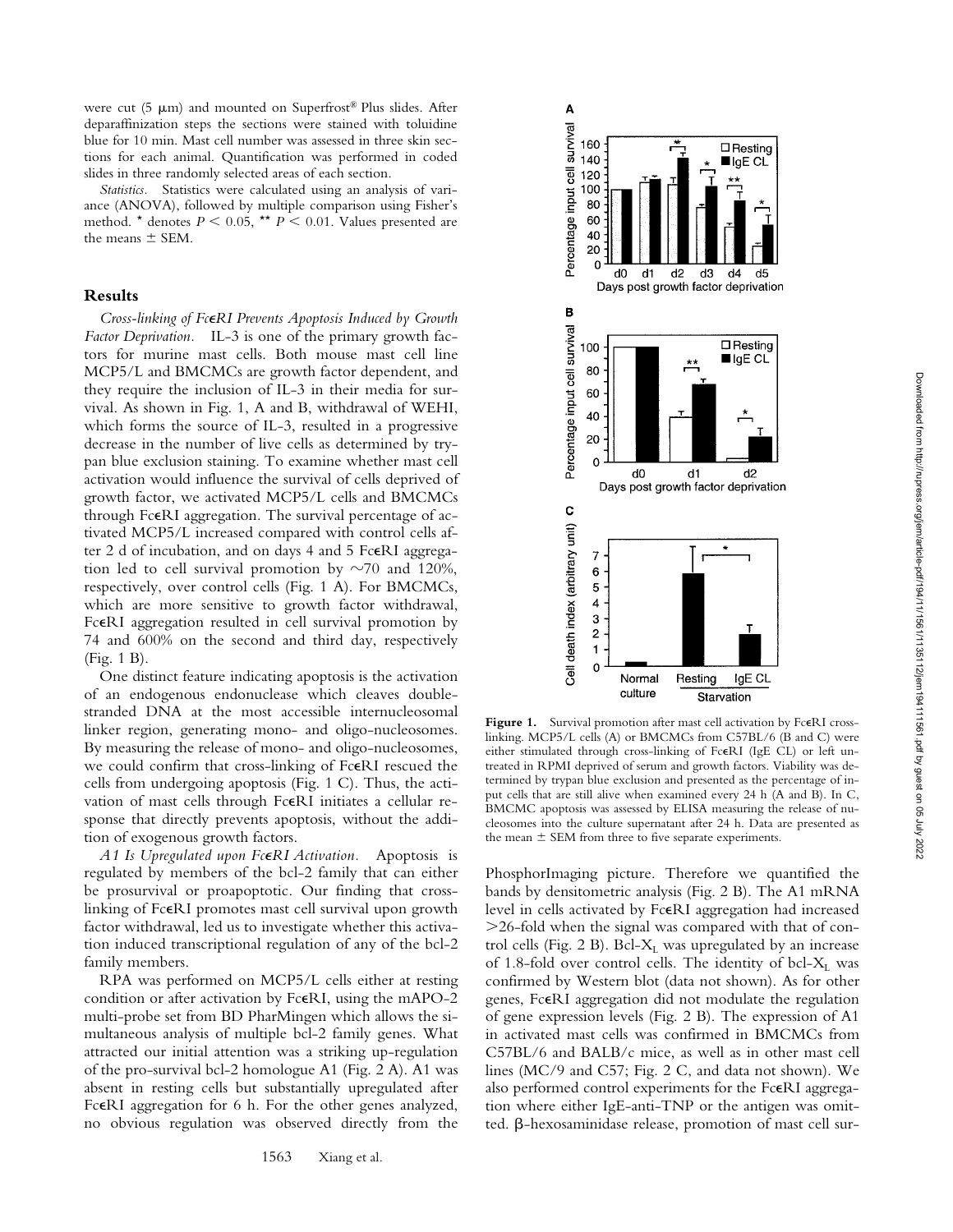

Figure 2. bcl-2 family gene expression in mast cells after cross-linking of FcERI. (A) RPA was performed to analyze the expression levels of the indicated genes on total RNA isolated from MCP5/L cells either resting or activated for 6 h through FceRI cross-linking (IgE CL). Lane 1, resting cells cultured in the presence of WEHI-3–conditioned medium. Lane 2, resting cells that were incubated and washed through the same procedures needed for FceRI cross-linking (deprived of growth factor). Lane 3, cells that were stimulated through FcERI cross-linking. A representative experiment of at least six performed independently is shown. (B) Phosphor-Imaging signals presented in A (lanes 2 and 3) are shown as gene expression relative to the average expression of the house keeping genes GAPDH and L32. Data are normalized such that the densitometric level of each gene from the control cells is given a value of 1. (C) RPA was performed as in A to analyze A1 induction in MCP5/L and C57 cells activated for 6 h in the presence or absence of FCS and WEHI as a source of  $II - 3$ .

vival, or A1 induction could not be determined in any of these experiments (data not shown).

As the mast cell activation was performed in low-serum and growth factor–deprived medium, which is not a physiological condition we next investigated if A1 could be induced also in the presence of serum with or without IL-3. As shown in Fig. 2 C, A1 was indeed induced after FcERI aggregation also in the presence of IL-3. Furthermore, C57 cells that are growth factor independent also exhibit A1 induction upon activation further supporting that IL-3 is not a prerequisite for the expression of A1 (Fig. 2 C).

We next investigated the kinetics of A1 expression in mast cells upon FcERI cross-linking. Kinetic studies revealed that A1 transcript could be detected 2 h after activation, peaked around 6 h, and was no longer detectable by 24 h (Fig. 3 A). A similar expression pattern has been observed in macrophages and endothelial cells stimulated with cytokines or LPS (23, 26).

To confirm the translation of A1 mRNA into protein after mast cell activation, we performed Western blotting to measure the intracellular A1 protein expression. The results indicated that A1 protein expression in BMCMCs was detectable at 6 h and peaked at around 48 h after FcERImediated activation (Fig. 3 B).



Figure 3. Kinetics of A1 mRNA and protein expression in mast cells activated by FceRI cross-linking. (A) RPA was performed on RNA isolated from MCP5/L cells either at resting state or activated through FceRI cross-linking (IgE CL) for various time points as indicated to detect A1 transcript levels. (B) Accumulation of A1 protein in resting and activated BMCMCs was analyzed by Western blot analysis. (C) MCP5/L cells were activated through Fc $\epsilon$ RI cross-linking (1st CL) up to 24 h, and then were washed and incubated under normal culture condition. 48 h after the first activation, cellular IgE receptors were cross-linked again (2nd CL). A1 induction at time points both in the first and the second activation periods were analyzed by RPA. Data shown are representative of three separate experiments.

Under physiological conditions, mast cells do not die after degranulation triggered by FcERI aggregation, and previously activated mast cells can be activated again. If A1 plays a role in mast cell survival after activation, it would be interesting to explore whether A1 expression is repeatedly induced in mast cells after repeated activation of FceRI. MCP5/L cells were therefore first activated by IgE and antigen, washed, and then activated again 48 h after the initial activation. The kinetics demonstrated that A1 appeared 2 h after the second FceRI aggregation, peaked at around 6 h, after which the expression declined (Fig. 3 C), which is similar to the initial activation (Fig. 3 A). The release of the granule-associated  $\beta$ -hexosaminidase was measured upon the second activation to indicate mast cell degranulation, which is also similar to the initial activation (data not shown).

Thus, through cross-linking of FcERI mast cells can be repeatedly activated to degranulate, and this process is accompanied by the repeated induction of A1 expression.

*Regulation of A1 Expression.* In mast cell activation, the sequence of events leading from receptor cross-linking to exocytosis has been well elucidated, and one of the hall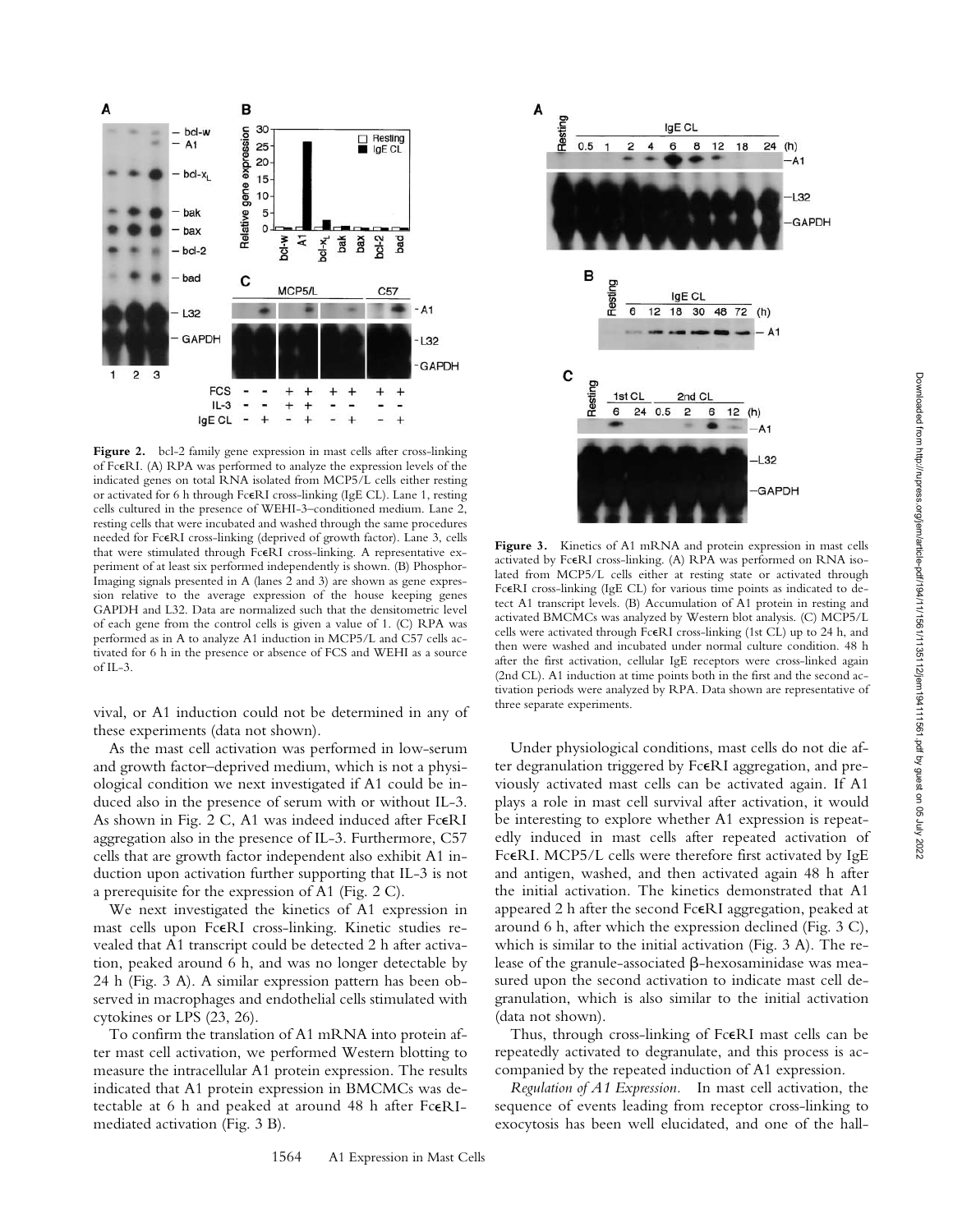marks of cellular activation is an increase in concentrations of free intracellular calcium that is derived from both extracellular and intracellular stores (9). Therefore we were interested to reveal how A1 regulation would be affected when mast cell activation was performed in the presence of the  $Ca^{2+}$  and  $Mg^{2+}$  chelating agent EDTA. Our results showed that neither the release of  $\beta$ -hexosaminidase (data not shown) nor the induction of A1 (Fig. 4) could be detected in activated MCP5/L when EDTA was present.

To investigate the regulatory control of A1 expression in more detail, we treated MCP5/L cells with dexamethasone, wortmannin, and cycloheximide. As shown in Fig. 4, all inhibitors completely blocked A1 induction.

*Ionomycin but Not Compound 48/80 Induces A1 Expression and Mast Cell Survival.* To determine whether the regulation of A1 transcript was only seen with FcERI aggregation as a physiological stimulus, or if A1 induction could also be achieved in response to other stimuli, MCP5/L cells were exposed to ionomycin for 6 h. Ionomycin is a calcium ionophore, which induces increased levels of intracellular calcium, capable of mimicking the activation of FcERI. Similar to Fc $\epsilon$ RI aggregation, activation with ionomycin led to induction of A1, release of  $\beta$ -hexosaminidase, and mast cell survival in a dose-dependent manner (Fig. 5, A–C). Release of  $\beta$ -hexosaminidase after ionomycin treatment as well as FcERI aggregation of MCP5/L cells was 10-15%. The conclusion from these data, as well as the fact that EDTA could block A1 induction (Fig. 4), is that A1 is induced through a calcium-dependent mechanism.

Another well-known mast cell secretagogue is compound 48/80, which induces exocytosis without elevation of cytosol  $Ca^{2+}$  and activates G-proteins directly (34). Furthermore, GTP-binding proteins are located downstream of signal transduction pathways leading from receptor activation to exocytosis, so that the release of mast cell granules can be triggered by direct activation of such proteins (35). Prompted by these descriptions, we then explored whether compound 48/80 would induce A1 expression in mast cells. As shown in Fig. 5 D, compound 48/80 at concentrations of up to 100  $\mu$ g/ml failed to upregulate A1 induction, although it triggered a substantial release of  $\beta$ -hexosaminidase (Fig. 5 E). What is compatible with our hypothesis that A1 is responsible for mast cell survival during its degranulation process, is that the treatment of cells with compound 48/80 failed to rescue cells from dying after growth factor deprivation (Fig. 5 F). These data support the hypothesis that the difference in survival promotion



**Figure 4.** Effects of a number of inhibitors on A1 induction in mast cells after activation by FceRI crosslinking. RPA was performed on RNA from MCP5/L cells which were activated through FcERI crosslinking (IgE CL) in the absence or presence of various inhibitors as indicated. Data shown represent comparable results from at least three separate experiments.

1565 Xiang et al.

potential between ionomycin and compound 48/80 is related to A1 regulation.

*Cytokines Fail to Induce A1 in Mast Cells.* A1 was initially described as an early-response gene whose expression was associated with a variety of inflammatory stimuli such as GM-CSF and TNF- $\alpha$  (23, 26). We therefore analyzed whether cytokines previously shown to induce A1 in other cell types had a similar effect on mast cells. In addition we tested IL-4, SCF, and NGF, which have been implicated in regulating mast cell survival/apoptosis (18, 20, 36–38). As shown in Fig. 6, none of these cytokines induced expression of A1 in growth factor–deprived mast cells. We also analyzed the effect of IL-3 on A1 induction. Both BMCMCs and MCP5/L are growth factor dependent and were cultured in the presence of IL-3, although the activation studies were performed in growth factor– deprived medium. Culturing the cells in the presence of IL-3 did not induce expression of A1 (Fig. 2 A, 1st lane), and the presence of IL-3 during the activation did not affect the induction of A1 (Fig. 2 C). Furthermore, treatment of the growth factor–independent mast cell line C57 with IL-3 did not cause any induction of A1 (data not shown).

*Mast Cells Deficient in A1 Do Not Survive an Allergic Activation.* To address the issue of whether A1 is a prerequisite for mast cell survival upon cross-linking of FcERI, or if



Figure 5. The effects of ionomycin and compound 48/80 on mast cell A1 expression, mediator release, and survival. RPA was performed on RNA derived from MCP5/L cells incubated for 6 h in the presence of ionomycin or compound 48/80 at concentrations indicated (A and D). Release of  $\beta$ -hexosaminidase ( $\beta$ -hex) after 30 min was measured using an enzymatic colorimetric method and was indicative of activation and degranulation of mast cells (B and E). Survival rate of mast cells after 4 days in medium deprived of serum and growth factors was measured (C and F) as explained in Fig. 1. Data shown in A and D are a representative of three separate experiments and data shown in the rest are expressed as the mean SEM from three experiments.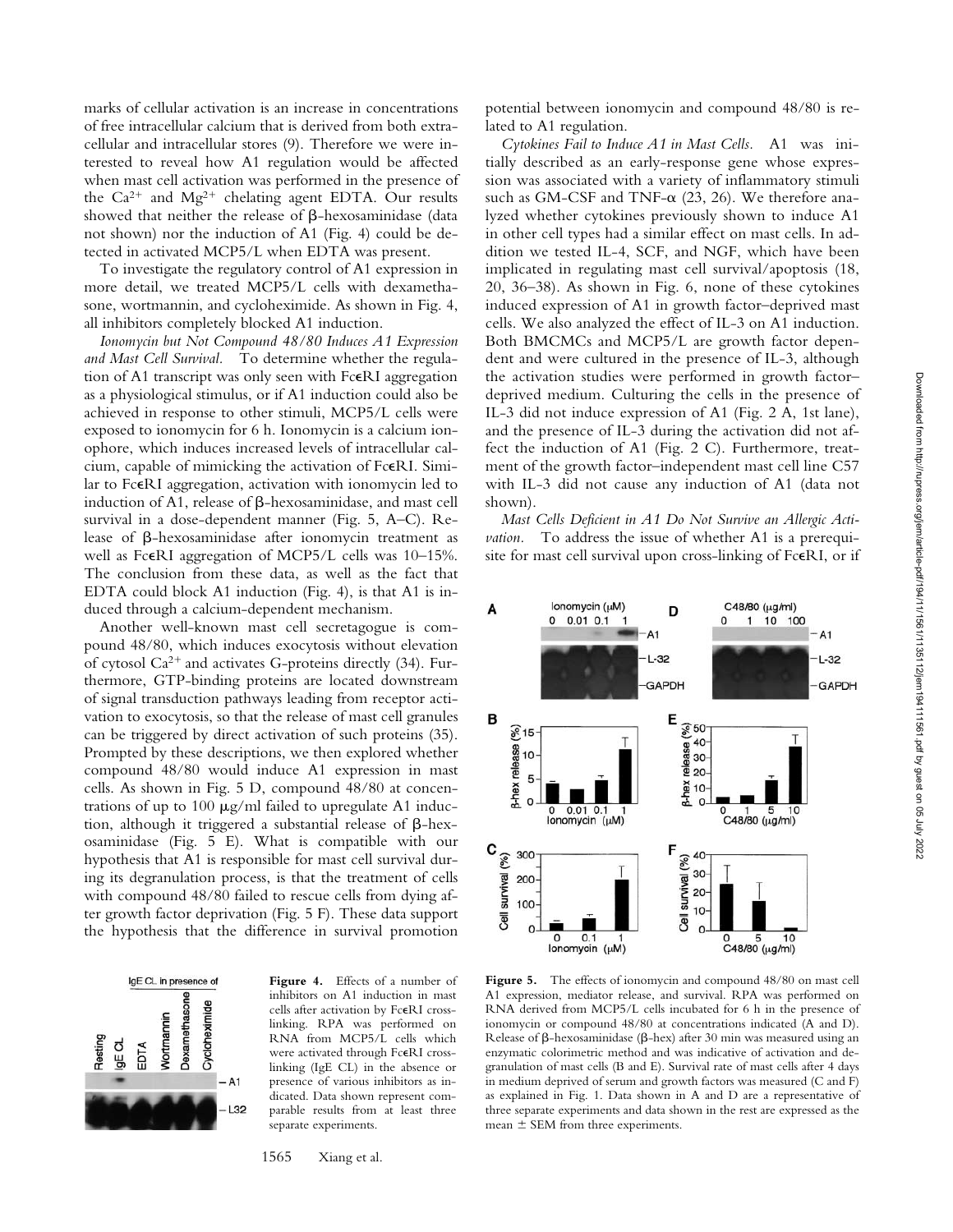

Figure 6. Absence of A1 induction in cells treated with cytokines. MCP5/L cells were incubated in the presence of various cytokines as indicated for 6 h and A1 expression was measured by RPA. Cells that were activated by FcERI cross-linking (IgE CL) were presented as positive control.

the up-regulation of A1 is just a parallel phenomenon, we used mast cells deficient in A1-a  $(28)$ . A1-a<sup>-/-</sup> mice are healthy and fertile, but have an increased spontaneous apoptosis of neutrophils (28). They have normal numbers of mast cells in the skin, lung, and spleen (data not shown). The  $A1-a^{-/-}$  BMCMCs had a morphology similar to wildtype mast cells, stained with toluidine blue, expressed Kit on the surface, and the cell growth rate was similar to the wild-type control. Thus, A1 seems not to have any obvious role in mast cell homeostasis or in vitro development. Upon activation with IgE and antigen, the  $A1-a^{-/-}$  BMCMCs released granule-associated  $\beta$ -hexosaminidase similar to the wild-type control (Fig. 7 A). Cross-linking of FcERI did not promote survival of these cells; instead they died at a similar rate as resting control cells (Fig. 7 B). Thus, this finding confirms the hypothesis that A1 expression is necessary for mast cell survival upon allergic activation.

We also examined the number of mast cells in vivo after allergen provocation. Mice deficient in A1-a expressed the same number of mast cells in the skin of the footpad as wild-type control ( $\sim$ 5 mast cells/mm<sup>2</sup>). However, after allergen challenge and provocation, a significant difference in mast cell number could be observed in the skin of  $A1-a^{-/-}$ compared with the littermate control mice (Fig. 7 C). The mast cell number in the skin of  $A1-a^{-/-}$  was decreased by  $\sim$ 50% compared with A1-a<sup>+/+</sup>.

## **Discussion**

The current study demonstrates that A1 is central to FcERI-induced mast cell survival, while not having any obvious role in mast cell development. Mice deficient in A1 expressed normal numbers of mast cells in the skin, lung, and spleen. Furthermore, there was no difficulty culturing mast cells from the bone marrow of A1-deficient mice. However,  $A1^{-/-}$  mast cells did not survive an allergic activation by cross-linking of the high-affinity IgEreceptor in vitro, and the mast cell number was reduced in vivo in  $A1^{-/-}$  mice after allergen sensitization and provocation (Fig. 7).

One of many interesting features of mast cells is that they, upon degranulation, can regranulate and be activated again. In ultrastructural studies it has been shown that mast cells, upon IgE-dependent activation, enter a stage manifested by very dramatic exocytosis, including the release of



**Figure 7.** Absence of survival promotion of mast cells from  $A1^{-/-}$ mice after FceRI cross-linking (IgE CL). (A)  $\beta$ -hexosaminidase ( $\beta$ -hex) release from  $A1^{-/-}$  mast cells was assessed as explained in Fig. 5 to demonstrate that the cells were properly activated. (B) BMCMCs from A1 knockouts and wild-type littermates were stimulated and viability was determined as explained in Fig. 1. (C) The mast cell number was quantified in the footpad skin sections of  $A1-a^{-/-}$  and wild-type control mice before and after OVA treatment as detailed in Materials and Methods. Values presented are the means  $\pm$  SEM from three to six separate experiments.

nearly all cell granules and the shedding of large amounts of membranes, surface processes, and cytoplasmic fragments (12, 39). One characteristic feature of the acute allergic reaction is that it can be initiated repeatedly, for example during a pollen season. This is most likely due to the deand regranulation capacity of mast cells. The involvement of bcl-2 family members in regulating this process, although logical, has hitherto been unconfirmed.

Several previous studies have indicated the possible role of bcl-2 in mast cell biology. For instance, overexpression of bcl-2 cDNA prolongs the survival of mast cells upon withdrawal of IL-3 (40), and overexpression of bcl-2 by human bone marrow mast cells is found in mast cell leuke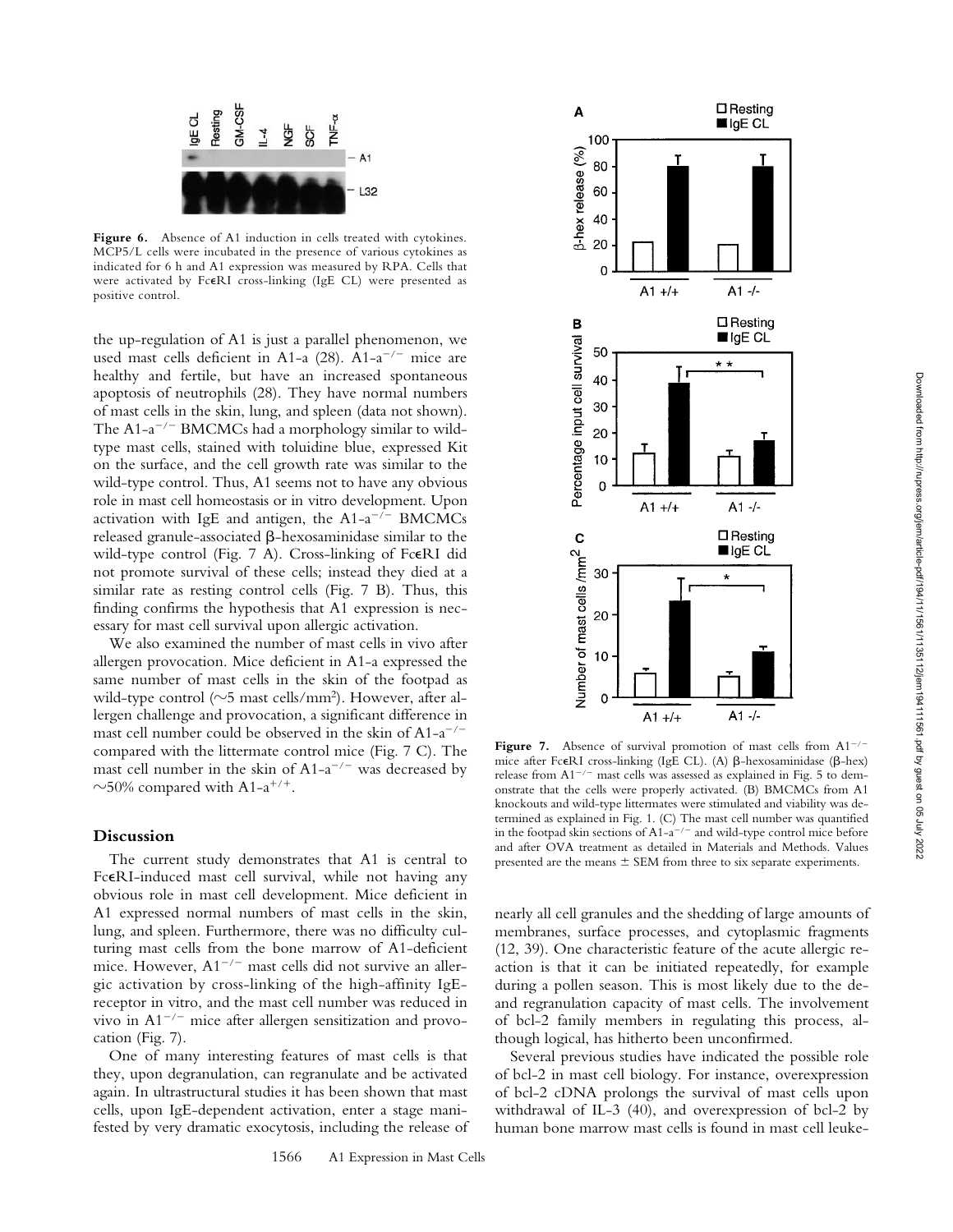mia (41). Bcl-2 is also induced upon treatment of mast cells with IL-3 or NGF (17, 18). However, in our mast cell FceRI-dependent activation model, we have not found any significant regulation of bcl-2 transcript levels (Fig. 2). Although bcl-2 is the most extensively studied death antagonist and has been shown to enhance cell survival by inhibiting apoptosis under a wide variety of circumstances, bcl-2–independent prevention of apoptosis has also been reported (22). Therefore, it should not be surprising that A1 but not bcl-2 is upregulated and promotes mast cell survival after IgE-dependent activation.

A pronounced upregulation, like an all-or-none event, was seen in A1 (Fig. 2), which strongly suggests that A1 might play a key role in mast cell activation-dependent survival promotion and hence in the long life-span of mast cells. A similar on/off effect has been shown for A1 expression after treatment of macrophages and endothelial cells with inflammatory cytokines and LPS (23, 26, 42). A1 has been demonstrated to exert a prominent role in the prevention of apoptosis in a variety of cell systems. A1 prolongs cell survival during myeloid differentiation (42) and protects endothelial cells from apoptosis induced either by serum starvation (43) or by TNF- $\alpha$  treatment (26).

In addition to A1, we could detect an increase of bcl- $X_L$ after Fc $\epsilon$ RI aggregation (Fig. 2). It has been shown that activation of v-Abl protein tyrosine kinase in pre-mast cells results in the suppression of apoptosis after withdrawal of IL-3, and the activation is followed by an approximately twofold increase at the mRNA level of bcl- $X_L$  (44). Our observation of an approximately 1.8-fold increase of bcl- $X_L$  (Fig. 2 B) is compatible with the above finding, and suggests that  $\text{bcl-}X_L$  might also be functional in mast cell activation.

It is not clear from our results if the survival role of A1 in mast cells is mediated through direct or indirect mechanisms. Several studies have shown that members of the bcl-2 family can interact with each other and form dimers (45). The heterodimerization between a prosurvival and a prodeath member may be one of the most important mechanisms in the regulation of apoptosis (15). A1 has been described to interact with bax (46), which is a pro-death gene expressed in mast cells (Fig. 2). Furthermore, bax has previously been suggested to be involved in the regulation of mast cell apoptosis (47). Whether A1 acts as an antagonist for bax in mast cells or if A1 promotes mast cell survival through other mechanisms remains to be elucidated.

Both calcium ionophores, such as ionomycin, and compound 48/80 are mast cell secretagogues which can efficiently stimulate exocytosis. Ionomycin mimics FcERI aggregation signals by stimulating calcium influx. Our data show that ionomycin stimulated A1 induction in a dosedependent manner (Fig. 5 A), which suggests that calcium influx is required in the signaling pathways for A1 induction. The requirement for calcium mobilization has been further substantiated by the fact that addition of EDTA completely blocked A1 induction after FceRI cross-linking (Fig. 4). In contrast, compound 48/80 induces exocytosis in a receptor-independent manner by interacting directly with heterotrimeric G proteins that are located downstream of calcium mobilization (34). In our observations, although compound  $48/80$  could induce  $\beta$ -hexosaminidase release (Fig. 5 E), it failed to induce A1 transcript expression (Fig. 5 D) and the cells did not survive (Fig. 5 F). Not surprisingly, compound 48/80 is used to deprive mast cells in vivo (e.g., reference 48), and our findings may explain the mechanisms by which mast cell depletion is achieved.

We observed a strong inhibition of A1 expression after treatment with dexamethasone (Fig. 4). Repression of nuclear factor (NF)- B–dependent gene expression is one of the key characteristics by which glucocorticoids exert their antiinflammatory effects. Recent studies show that the promoter region of A1 contains NF- $\kappa$ B binding sites, and survival mechanisms mediated by NF- B–dependent expression of A1 have been reported (49–51). When we take into account these observations, it is tempting to speculate that FceRI-induced expression of A1 and mast cell survival is mediated via NF- B, although this has yet to be proven.

It has been reported that  $TNF-\alpha$  and  $GM-CSF$  can potentiate A1 induction in macrophages and endothelial cells (23, 26). We were therefore interested in characterizing whether these or other cytokines were capable of upregulating A1 transcript in mast cells. The cytokines that we screened included the proinflammatory cytokines such as TNF- $\alpha$  and GM-CSF, as well as cytokines that have strong implications in the survival, differentiation, and functional maintenance of mast cells such as SCF, NGF, and IL-4 (18, 20, 36–38). The result indicated that none of the cytokines tested could induce A1 induction. In a recent publication by Yoshikawa et al. they described that FceRI-induced mast cell survival is mediated by autocrine release of cytokines, i.e., IL-4 (52). In contrast to their findings, we could not confirm that activation-induced mast cell survival depends on factors released from the cells. Supernatants from activated mast cells did not induce A1 expression, but prevented apoptosis of cells that had been deprived of growth factors probably because of the presence of cytokines in the supernatant (unpublished data). Furthermore, compound 48/80 did not induce A1 expression or mast cell survival, although it caused substantial degranulation (Fig. 5). Taken together, these lines of evidence would indicate that A1 induction in mast cells may be a direct effect of FceRI aggregation that requires calcium influx as a prerequisite condition. Further studies elucidating the regulation of A1 expression and function in mast cells are currently in progress.

This study describes that FceRI aggregation induces the expression of A1 that is needed for mast cells to survive the degranulation process during an allergic reaction. Recently it was described that FcERI aggregation also increases the expression of Fas-associated death domain–like IL-1–converting enzyme (FLICE), a protein involved in the protection against Fas-induced apoptosis (53). Although mast cells express Fas and undergo apoptosis upon activation through Fas (54), the physiological role for Fas–FasL interaction and its importance for regulating mast cell number in vivo has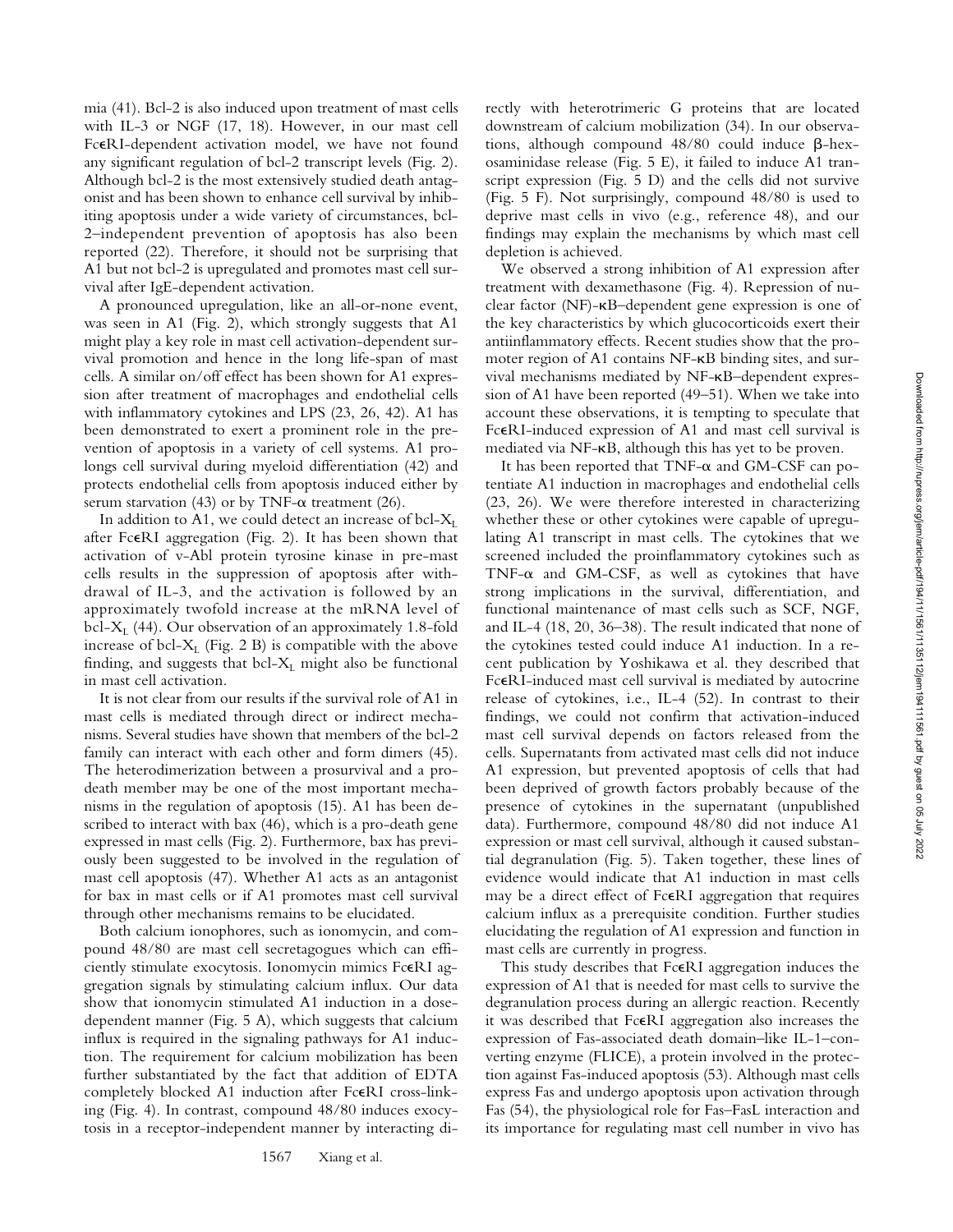not been clarified. However, it appears that allergic activation by FceRI aggregation can regulate mast cell survival through different mechanisms. Our finding that A1 plays a pivotal role in allergy-depen-

dent mast cell survival fits well with the characteristic of A1 as a pro-survival gene, acting rapidly upon activation. A direct inhibition of A1 may prove beneficial in reducing mast cell numbers in tissues affected by allergic reactions. The challenge is now to determine whether A1 can be used as a target for the development of new allergy therapies. It is also possible that dysregulation of A1 in humans may increase the susceptibility to mast cell–mediated disorders.

The authors would like to thank Dr. Birgitta Heyman for reagents, and Dr. Jaroslaw Dastych for helpful discussions.

This work was supported by the Swedish Medical Research Council, the Swedish Cancer Society, the Swedish Society of Medicine, the King Gustaf V:s 80-years Foundation, the Ollie and Elof Ericsson Foundation, the Agnes and Mac Rudbergs Foundation, the Lilly and Ragnar Åkerham Foundation, the network for inflammation research funded by the Swedish Foundation for Strategic Research, the Göran Gustavsson Foundation, and Innoventus Uppsala Life Science AB.

*Submitted: 9 May 2001 Revised: 21 September 2001 Accepted: 4 October 2001*

## **References**

- 1. Metcalfe, D.D., D. Baram, and Y.A. Mekori. 1997. Mast cells. *Physiol. Rev.* 77:1033–1079.
- 2. Nilsson, G., J.J. Costa, and D.D. Metcalfe. 1999. Mast cells and basophils. *In* Inflammation: Basic Principles and Clinical Correlates. J.I. Gallin and R. Snyderman, editors. Lippincott-Raven publications, Philadelphia, PA. 97–117.
- 3. Galli, S.J. 2000. Allergy. *Curr. Biol.* 10:R93–R95.
- 4. Otsuka, H., J. Denburg, J. Dolovich, D. Hitch, P. Lapp, R.S. Rajan, J. Bienenstock, and D. Befus. 1985. Heterogeneity of metachromatic cells in human nose: Significance of mucosal mast cells. *J. Allergy Clin. Immunol.* 76:695–702.
- 5. Wardlaw, A.J., S. Dunnette, G.J. Gleich, J.V. Collins, and A.B. Kay. 1988. Eosinophils and mast cells in bronchoalveolar lavage in subjects with mild asthma. Relationship to bronchial hyperreactivity. *Am. Rev. Respir. Dis.* 137:62–69.
- 6. Holgate, S.T., C. Hardy, C. Robinson, R. Agius, and P.H. Howarth. 1986. The mast cell as a primary effector cell in the pathogenesis of asthma. *J. Allergy Clin. Immunol.* 77:274–280.
- 7. Koshino, T., Y. Arai, Y. Miyamoto, Y. Sano, M. Itami, S. Teshima, K. Hirai, T. Takaishi, K. Ito, and Y. Morita. 1996. Airway basophil and mast cell density in patients with bronchial asthma: relationship to bronchial hyperresponsiveness. *J. Asthma*. 33:89–95.
- 8. Kinet, J.-P. 1999. The high-affinity IgE receptor (FcERI): From physiology to pathology. *Annu. Rev. Immunol.* 17:931– 972.
- 9. Turner, H., and J.-P. Kinet. 1999. Signalling through the high-affinity IgE receptor FceRI. Nature. 402[Suppl.]:B24-B30.
- 10. Ishizaka, T., and K. Ishizaka. 1984. Activation of mast cells for mediator release through IgE receptors. *In* Mast Cell Activation and Mediator Release*.* K. Ishizaka, editor. Karger,

Basel, Switzerland. 188–235.

- 11. Kobayasi, T., and G. Asboe-Hansen. 1969. Degranulation and regranulation of human mast cells. *Acta Derm. Venerol.* 49:369–381.
- 12. Dvorak, A.M., R.P. Schleimer, and L.M. Lichtenstein. 1987. Morphologic mast cell cycles. *Cell. Immunol.* 105:199–204.
- 13. Gross, A., J.M. McDonnell, and S.J. Korsmeyer. 1999. Bcl-2 family members and the mitochondria in apoptosis. *Genes Dev.* 13:1899–1911.
- 14. Raff, M. 1998. Cell suicide for beginners. *Nature*. 396:119– 122.
- 15. Kroemer, G. 1997. The proto-oncogene Bcl-2 and its role in regulating apoptosis. *Nat. Med.* 3:614–620.
- 16. Dragovich, T., C.M. Rudin, and C.B. Thompson. 1998. Signal transduction pathways that regulate cell survival and cell death. *Oncogene*. 17:3207–3213.
- 17. Yee, N.S., I. Peak, and P. Besmer. 1994. Role of c-kit ligand in proliferation and suppression of apoptosis in mast cells. Basis for radiosensitivity of white spotting and steel mutants. *J. Exp. Med.* 179:1777–1787.
- 18. Bullock, E.D., and E.M. Johnson. 1996. Nerve growth factor induces the expression of certain cytokine genes and bcl-2 in mast cells - potential role in survival promotion. *J. Biol. Chem.* 271:27500–27508.
- 19. Mekori, Y.A., C.K. Oh, and D.D. Metcalfe. 1995. The role of c-Kit and its ligand, stem cell factor, in mast cell apoptosis. *Int. Arch. Allergy Immunol.* 107:136–138.
- 20. Yeatman, C.F., S.M. Jacobs-Helber, P. Mirmonsef, S.R. Gillespie, L.A. Bouton, H.A. Collins, S.T. Sawyer, C.P. Shelburne, and J.J. Ryan. 2000. Combined stimulation with the T helper cell type 2 cytokines interleukin (IL)-4 and IL-10 induces mouse mast cell apoptosis. *J. Exp. Med.* 192: 1093–1103.
- 21. Hueber, A.O., G. Raposo, M. Pierres, and H.T. He. 1994. Thy-1 triggers mouse thymocyte apoptosis through a bcl-2 resistant mechanism. *J. Exp. Med.* 179:785–796.
- 22. Gottschalk, A.R., L.H. Boise, C.B. Thompson, and J. Quintans. 1994. Identification of immunosuppressant-induced apoptosis in a murine B- cell line and its prevention by bcl-x but not bcl-2. *Proc. Natl. Acad. Sci. USA*. 91:7350–7354.
- 23. Lin, E.Y., A. Orlofsky, M.S. Berger, and M.B. Prystowsky. 1993. Characterization of A1, a novel hemopoietic-specific early-response gene with sequence similarity to bcl-2. *J. Immunol.* 151:1979–1988.
- 24. Chuang, P.I., E. Yee, A. Karsan, R.K. Winn, and J.M. Harlan. 1998. A1 is a constitutively and inducible Bcl-2 homologue in mature human neutrophils. *Bichem. Biophys. Res. Commun.* 249:361–365.
- 25. Gerber, H.P., V. Dixit, and N. Ferrara. 1998. Vascular endothelial growth factor induces expression of the antiapoptotic proteins Bcl-2 and A1 in vascular endothelial cells. *J. Biol. Chem.* 273:13313–13316.
- 26. Karsan, A., E. Yee, K. Kaushansky, and J.M. Harlan. 1996. Cloning of a human Bcl-2 homologue: Inflammatory cytokines induce human A1 in cultured endothelial cells. *Blood*. 87:3089–3096.
- 27. Orlofsky, A., R.D. Somogyi, L.M. Weiss, and M.B. Prystowsky. 1999. The murine antiapoptotic protein A1 is induced in inflammatory macrophages and constitutively expressed in neutrophils. *J. Immunol.* 163:412–419.
- 28. Hamasaki, A., F. Sendo, K. Nakayama, N. Ishida, I. Negishi, K.-i. Nakayama, and S. Hatakeyama. 1998. Accelerated neutrophil apoptosis in mice lacking A1-a, a subtype of the *bcl-2*–